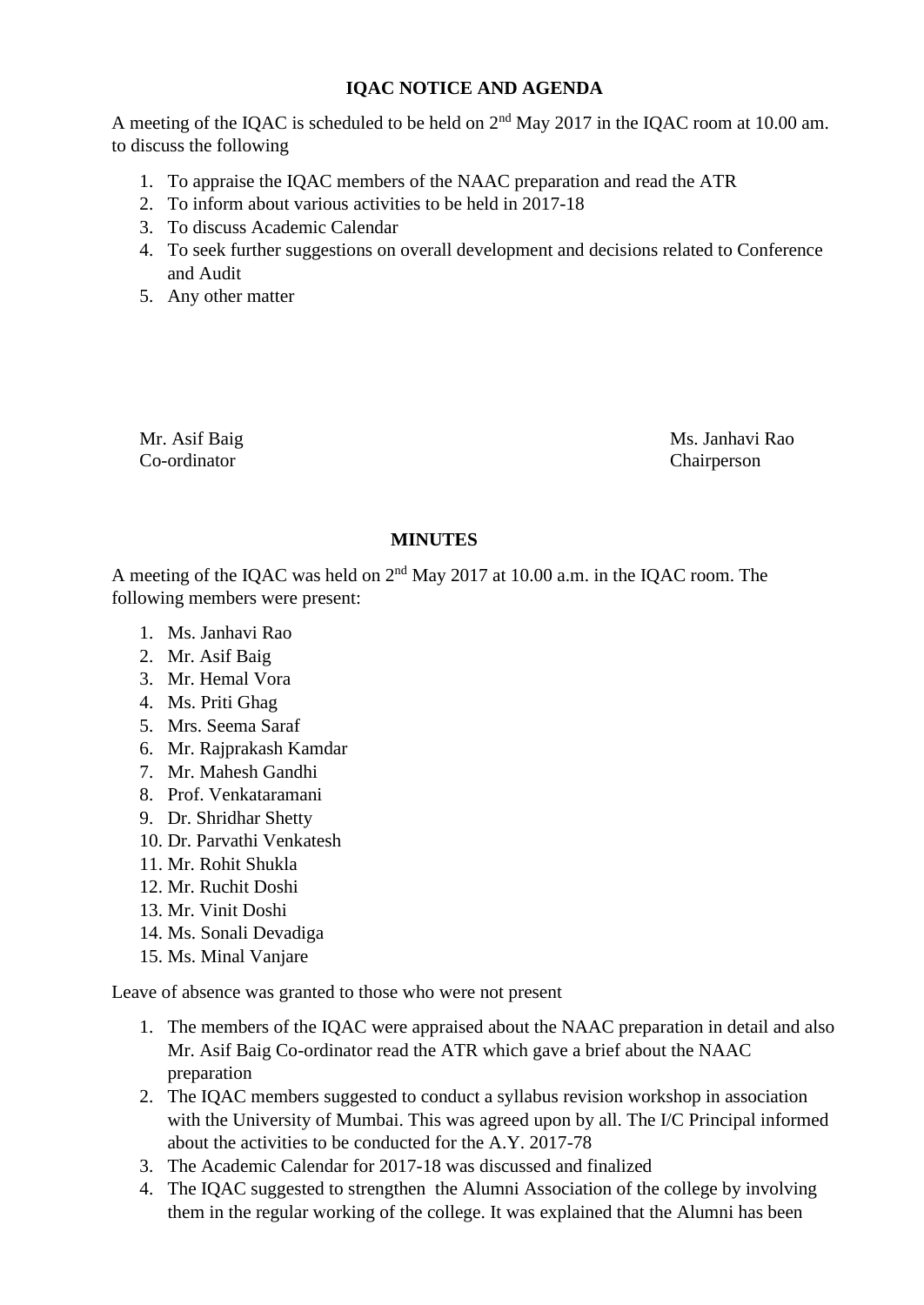actively involved in terms of contribution in activities of the college. The college was to conduct a National Conference and date was finalized as  $22<sup>nd</sup>$  July 2017. It was decided to appoint a sub-committee and look into the preparations of the conference. Academic, Admin and IT Audit with external members was decided to be held in June 2017 depending on availability of experts.

5. The future plans of the college was presented to the IQAC members and suggestions given by the experts were incorporated. The members also suggested that the faculties should further enhance research activities in the next academic year.

Co-ordinator Chairperson

Mr. Asif Baig Ms. Janhavi Rao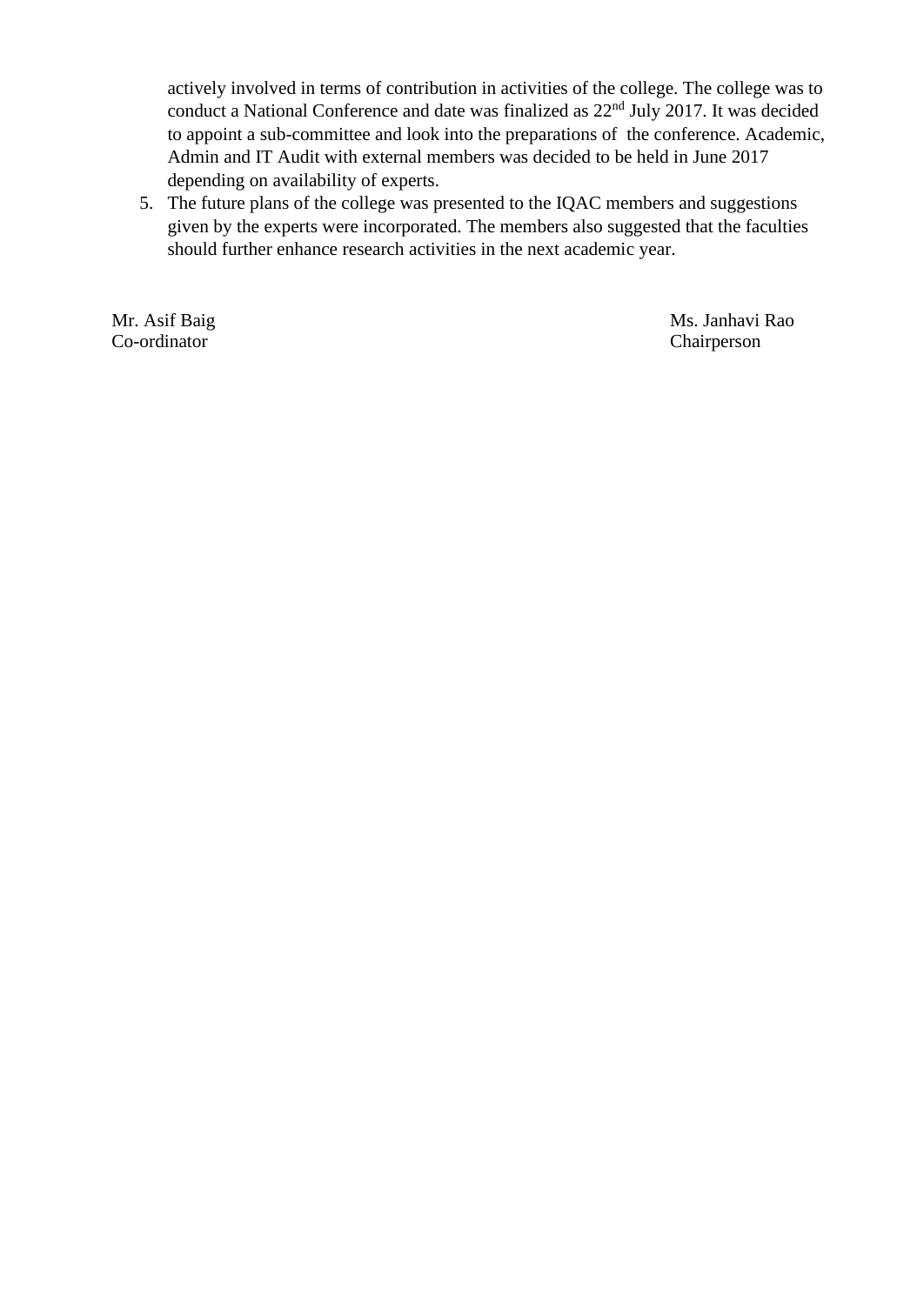## **IQAC NOTICE AND AGENDA**

A meeting of the IQAC is scheduled to be held on  $27<sup>th</sup>$  July 2017 in the IQAC room at 11.00 am. to discuss the following

- 1. To read and confirm minutes of the previous meeting
- 2. To review ATR
- 3. To brief about college activities held in 2017-18
- 4. To seek further suggestions on overall improvement
- 5. Any other matter

Co-ordinator Chairperson

Mr. Asif Baig Dr. Nandita Roy

## **MINUTES**

A meeting of the IQAC was held on 27<sup>th</sup> July 2017 at 11.00 a.m. in the IQAC room. The following members were present:

- 1. Ms. Janhavi Rao
- 2. Mr. Asif Baig
- 3. Mr. Hemal Vora
- 4. Ms. Priti Ghag
- 5. Mrs. Seema Saraf
- 6. Mr. Rajprakash Kamdar
- 7. Mr. Mahesh Gandhi
- 8. Prof. Venkataramani
- 9. Dr. Shridhar Shetty
- 10. Dr. Parvathi Venkatesh
- 11. Mr. Rohit Shukla
- 12. Mr. Ruchit Doshi
- 13. Mr. Vinit Doshi
- 14. Ms. Sonali Devadiga
- 15. Ms. Minal Vanjare

Leave of absence was granted to those could not attend the meeting.

- 1. Co-ordinator Asif Baig read the minutes of the previous meeting which was accepted by all member s present.
- 2. The ATR was reviewed and it was observed that the suggestions of the previous meeting were implemented.
- 3. Co-ordinator and other faculty members provided a brief of the activities that have been planned for the academic year 2017-18. Activities related to sports, cultural, departments, NSS, etc. were informed to the members and also academic and activity calendar was presented to the members.
- 4. The Principal briefed about the NAAC preparations and also the IQAC presentation was shared for suggestions. Details related to NAAC visit was informed to the members of the IQAC
- 5. Suggestions from the IQAC members were invited for the overall development. One of the student representative suggested to have a sick room for students. Also it was suggested that two more alumni members be incorporated in the IQAC. Prof. Venkataramani recommended to increase student participation in Research activities.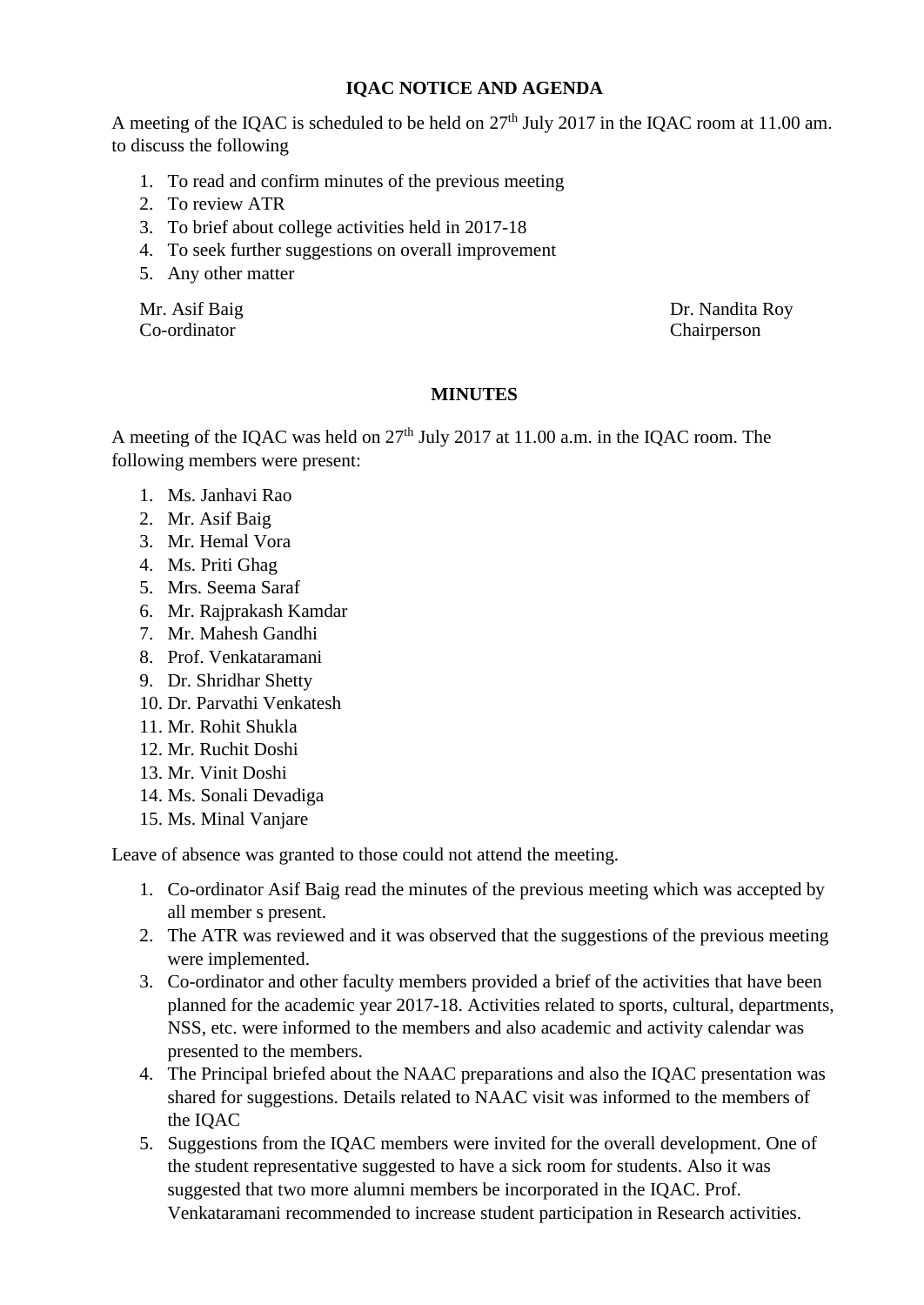6. The Audit Reports of the Academic I.T. and Admin Audit conducted on 29<sup>th</sup> June 2017 by external members was informed to the members. The reports were discussed and the members informed the co-ordinator to implement the suggestions mentioned therein. As there were no other matters, the meeting ended with a vote of thanks.

Co-ordinator Chairperson

Mr. Asif Baig Dr. Nandita Roy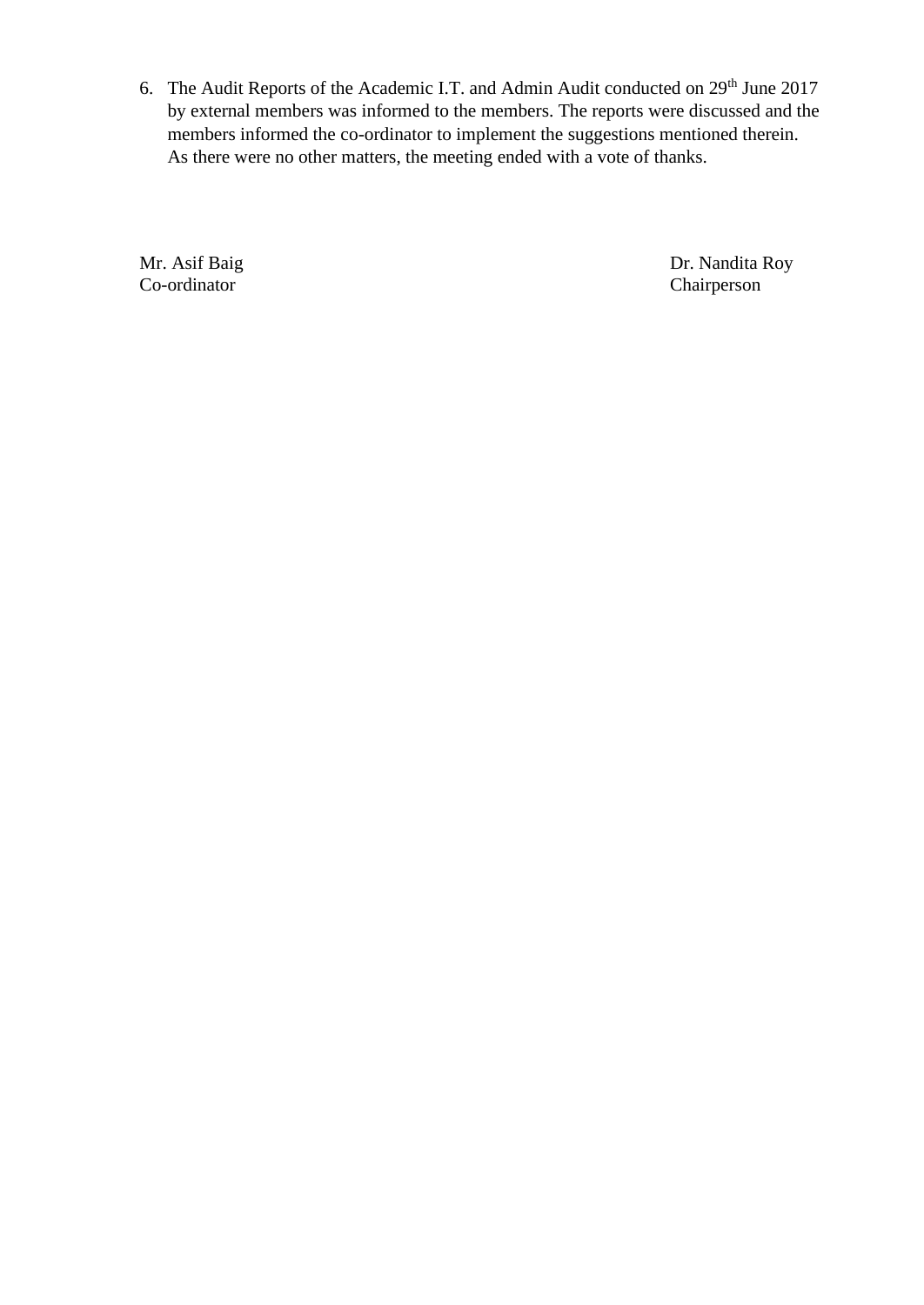### **NOTICE**

A meeting of IQAC is scheduled to be held on Friday 22nd December 2017 at 3.00 p.m. in IQAC room of the college. You are requested to discuss the following-

- 1) To read and confirm minutes of the previous meeting dated  $27<sup>th</sup>$  July 2017.
- 2) To place on record NAAC Accreditation and thank the member for the guidance and support.
- 3) To analyse NAAC report and prepare phase wise implementation plan.
- 4) To seek suggestion for further quality improvement.
- 5) Any other matter.

Co-ordinator Chairperson

Mr. Asif Baig Dr. Nandita Roy

# **Minutes**

A meeting of the IQAC was held on Friday 22nd December 2017at 3.00 p.m. in the IQAC room of the college. The following members were present.

- 1) Prof. Venkataramani K.
- 2) Dr. Parvthi Venkatesh
- 3) Dr. Nandita Roy
- 4) Ms. Janhavi Rao
- 5) Dr. Asif Baig
- 6) Mr. Hemal Vora
- 7) Mrs. Priti Ghag
- 8) Mrs. Minal Vanjare
- 9) Mrs. Seema Saraf
- 10) Mr. Vinit Doshi (Student Representative)

#### **Agenda 1 :**

The minutes of the previous meeting was read and accepted by all the members present.

#### **Agenda 2 :**

The Principal informed that the college has been accredited by NAAC with 'B' grade and thanked all the external experts and staff members and students for their whole hearted support. She specially thanked Prof. Venkataramani and Prof. Parvathi Venkatesh for rendering their guidance and expertise all though the Accreditation process.

#### **Agenda 3 :**

The NAAC report .i.e. recommendation given by the Peer Team members was discussed. Also the experts suggested to prepare a brief of the recommendation and phase-wise implementation of the same.

#### **Agenda 4:**

Suggestions were invited from the IQAC members towards overall quality enhancement in Academics, Administration and Research. Suggestions were as under :

- 1) To conduct Faculty Development Programme.
- 2) To introduce Add on courses.
- 3) To apply for Minor/Major/ Consultancy/Research projects.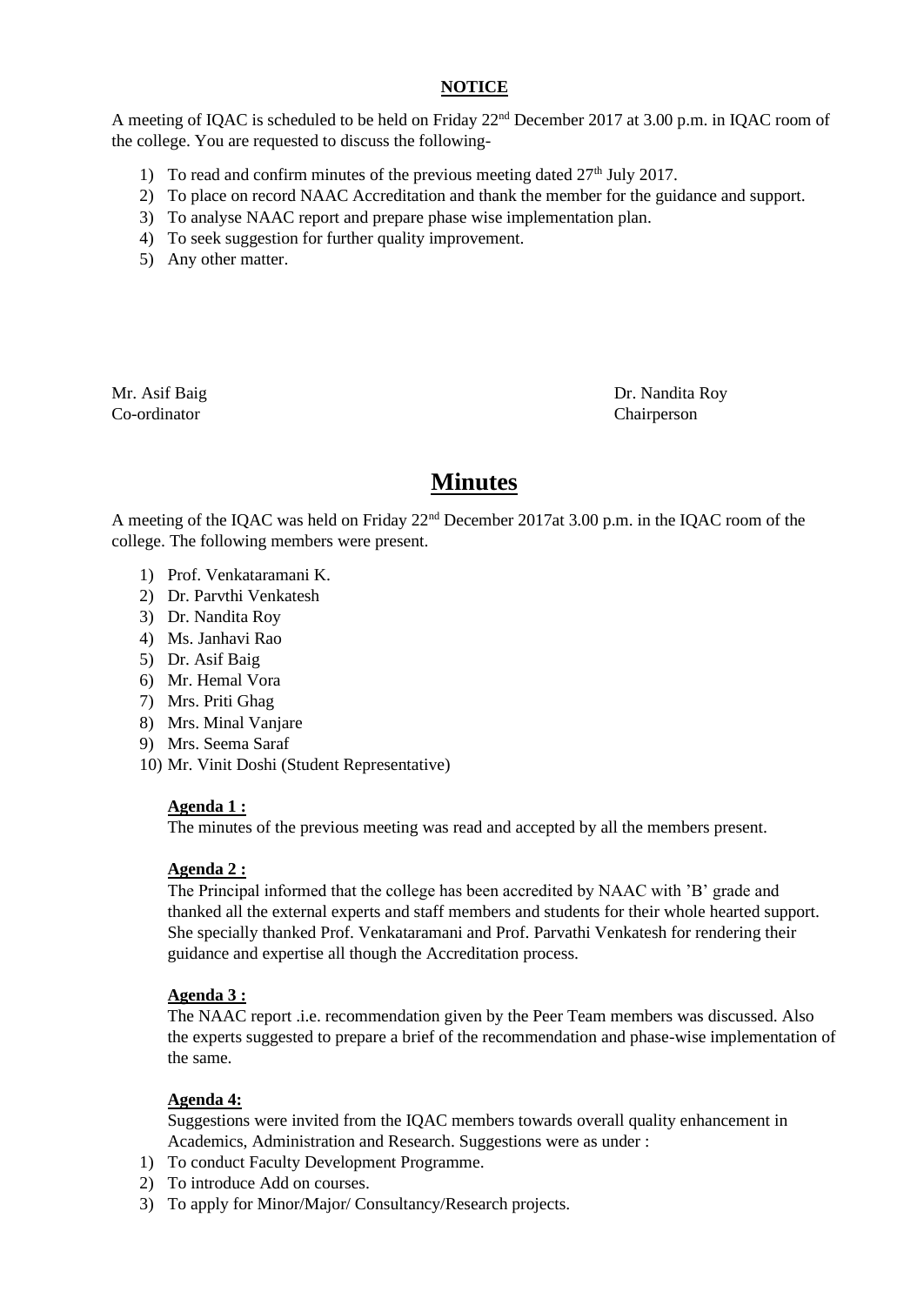- 4) To include Budgetary Provision for NAAC.
- 5) To exchange more ICT facilities in the college.
- 6) To conduct yearly workshop / Conference for Teaching and non-teaching staff.
- 7) Submission of AQAR report annually.
- 8) Coaching for competitive examinations.
- 9) Automation of office and online for payment.

#### **Agenda 5:**

The principal informed that the college applied for permanent affiliation of B.Com wef 2018-19.

**Co-ordinator Chairperson**

**Mr. Asif Baig Dr. Nandita Roy**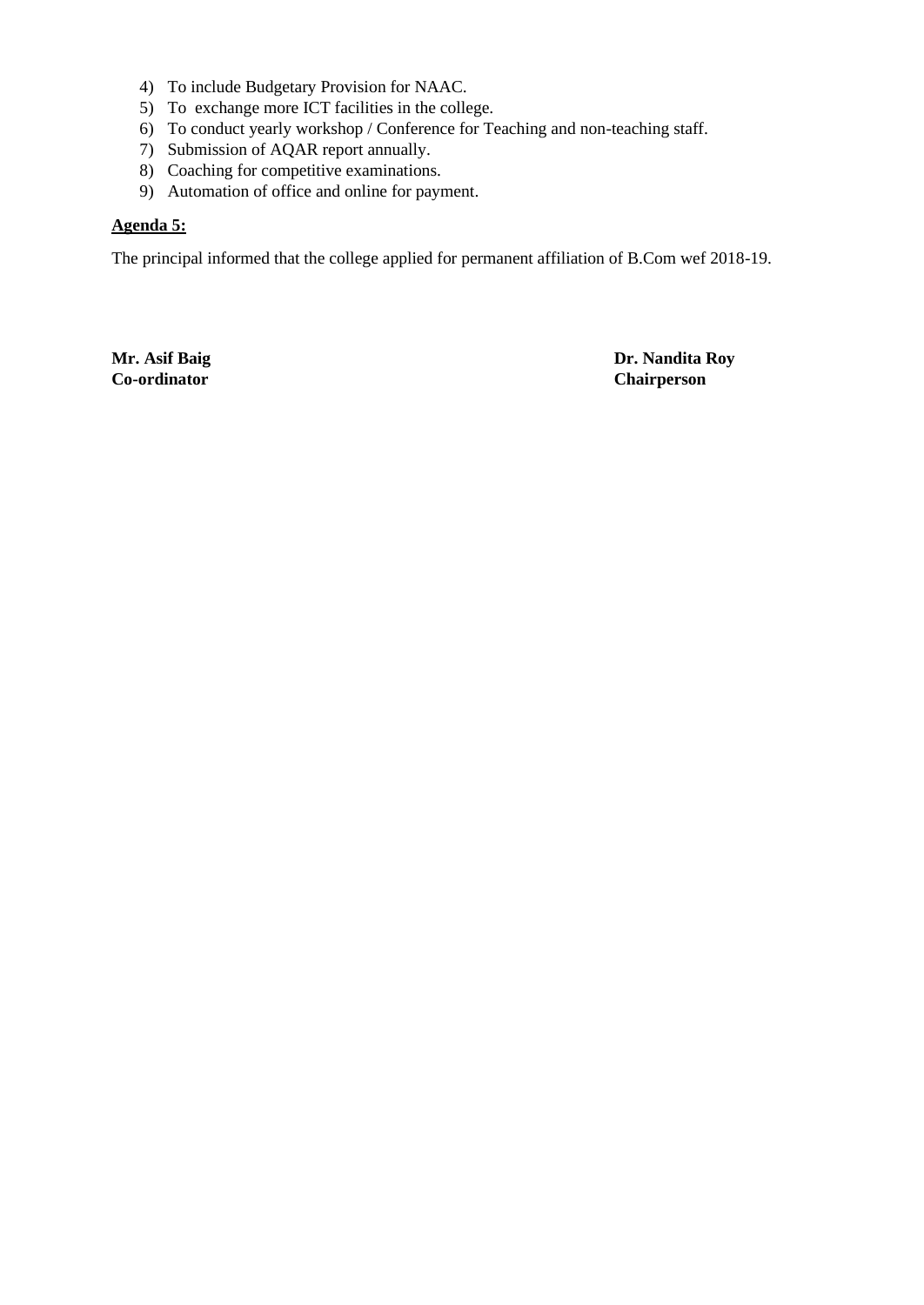# **Notice**

A meeting of IQAC is schedule to be held on 11<sup>th</sup> April 2018 in the IQAC room of the college at 10.00 a.m. to discuss the following-

- 1) To read and confirm minutes of the previous meeting
- 2) To discuss ATR of the suggestions in the previous meeting.
- 3) To plan activities for the next A.Y. 2018-19.
- 4) To discuss perspective plan and phase wise implementation.
- 5) To seek further suggestions for quality improvement.
- 6) Any other matter.

**Co-ordinator Chairperson**

**Mr. Asif Baig Dr. Nandita Roy**

# **Minutes**

Meeting of the IQAC was held on 11<sup>th</sup> April 2018 in the IQAC room of the college at 10.00 a.m. The following members were present:

- 1) Prof. Venkataramani K.
- 2) Dr. Nandita Roy
- 3) Dr. Asif Baig
- 4) Ms. Janhavi Rao
- 5) Mr. Hemal Vora
- 6) Mrs. Priti Ghag
- 7) Mrs. Minal Vanjare
- 8) Mrs. Seema Saraf
- 9) Mr. Vinit Doshi (Student Representative)
- 10) Shri Rajprakash Kamdar (Hon. Secretary)

Leave of absence granted to the members who was not present for the meeting.

- 1) The minutes of the previous meeting was read that was agreed and accepted by all the members present.
- 2) The details of suggestions and ATR are mentioned as under :

Suggestions given by experts were considered and acted upon.

|    | <b>Suggestions</b>             | <b>ATR</b>                                                                                                                      |
|----|--------------------------------|---------------------------------------------------------------------------------------------------------------------------------|
|    | To conduct FDP                 | FDP on minor research was conducted.                                                                                            |
|    | To introduce Add on Courses    | Add on courses wef 2019-20 are being<br>planned and will be implemented.                                                        |
| 3. | To enhance ICT                 | College has purchased 2 additional<br>projectors and 1 more laptop. Further<br>enhancement has been planned in the<br>next A.Y. |
| 4. | To conduct yearly workshop     | Process initiated (will be done in the<br>A.Y. 2019-20)                                                                         |
| 5. | Coaching for competitive exams | Coaching for MBA entrance have been<br>initiated in association with Brightways.                                                |